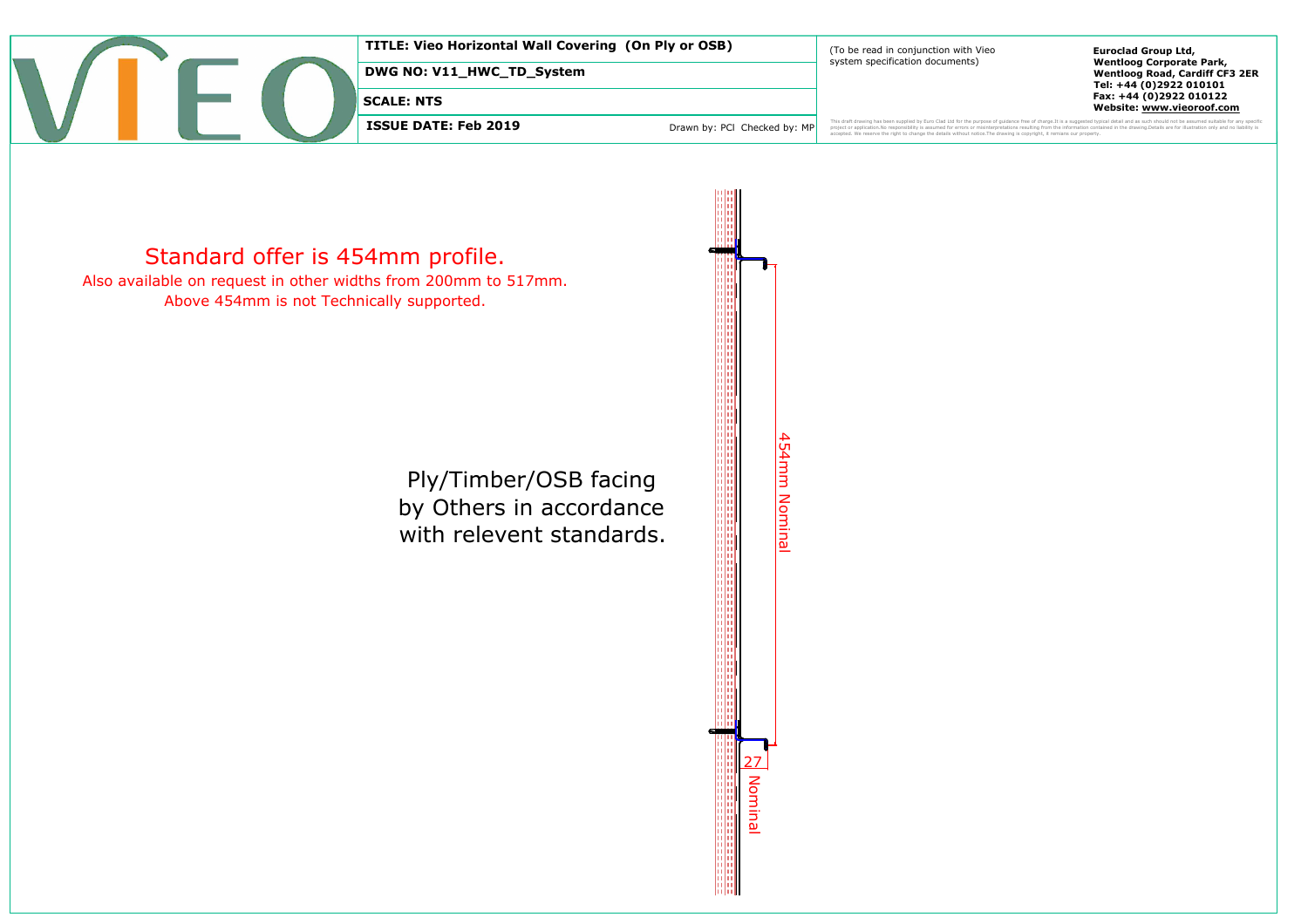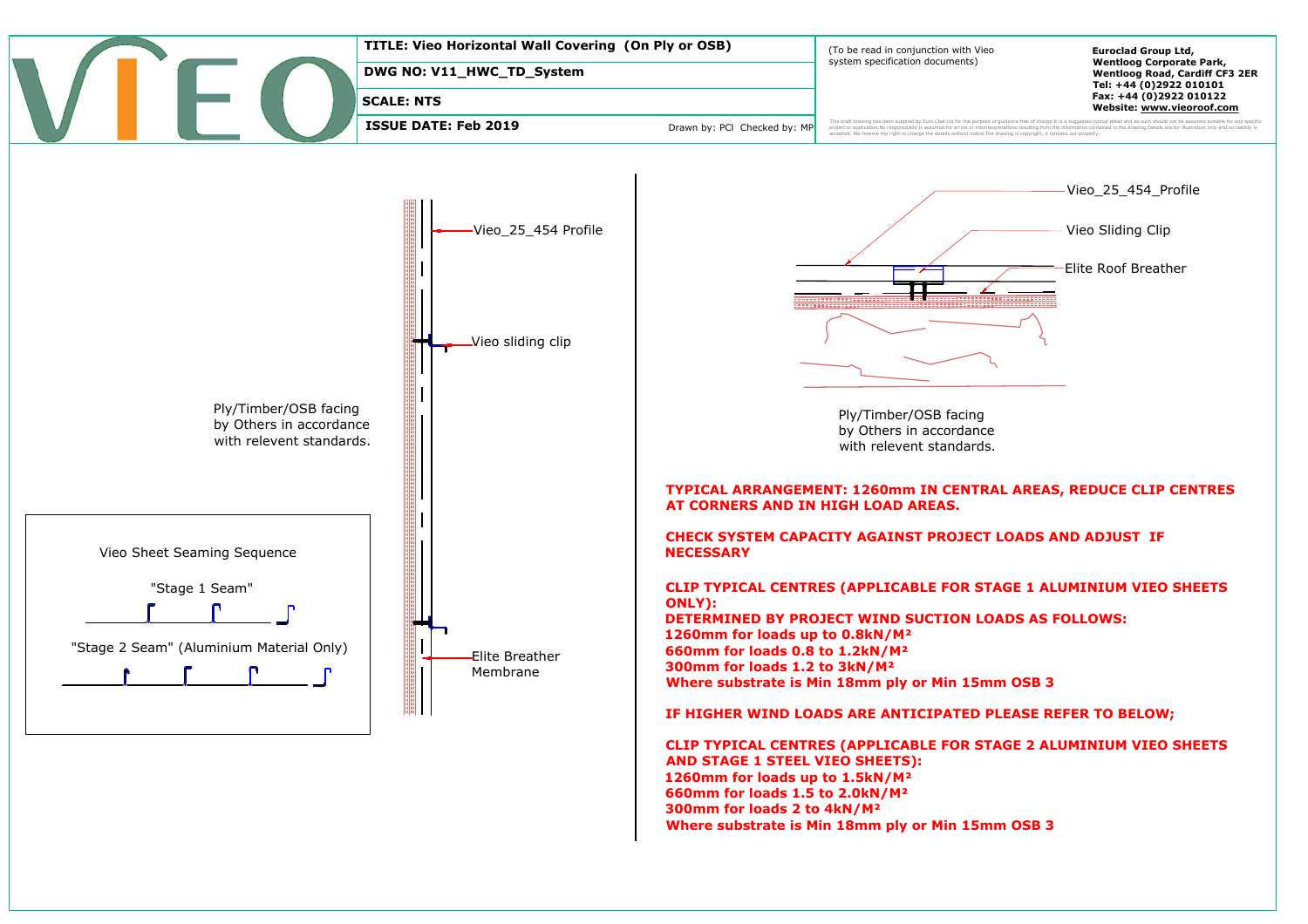**SCALE: NTS<br>
ISSUE DATE: Feb 2019** Drawn by: PCI Checked by: MP<br> **Movement allowed under flashings. Closure with flashing fixed to decking and not through sheet.**<br> **Closure with flashing fixed to decking and not through sheet.**<br> **Maximum allowable distance to next Vieo clip 300mm from closure fixing** 



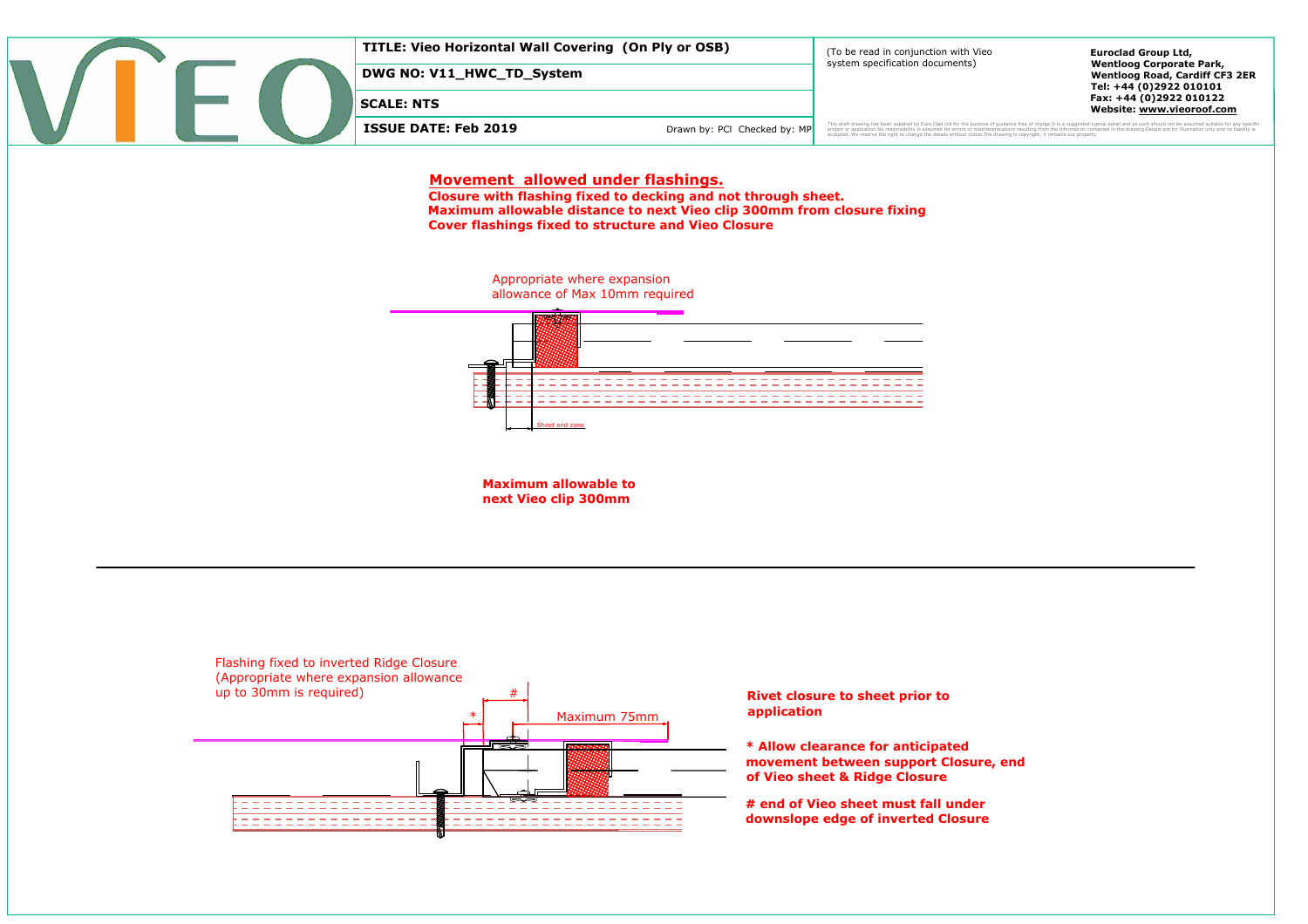

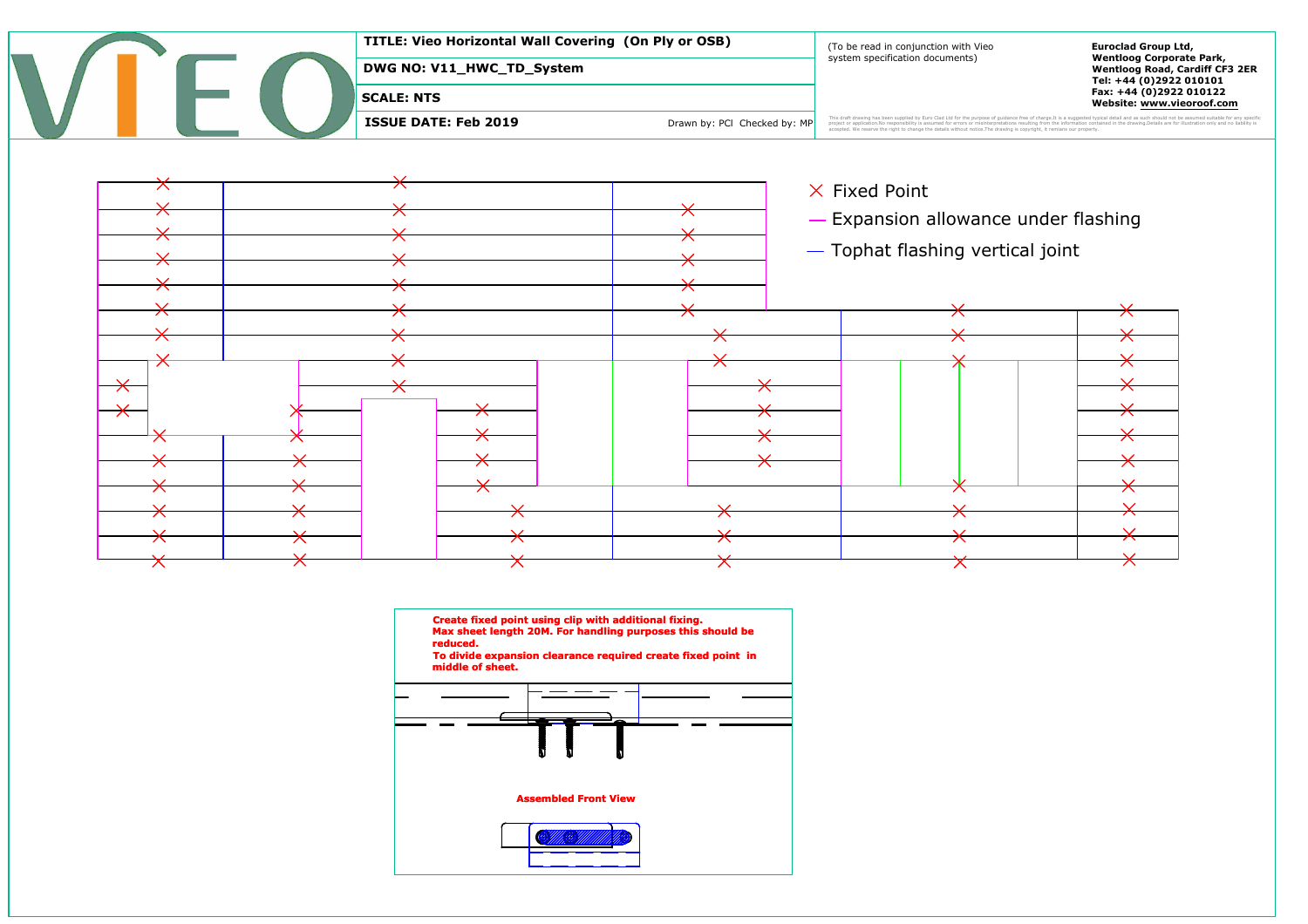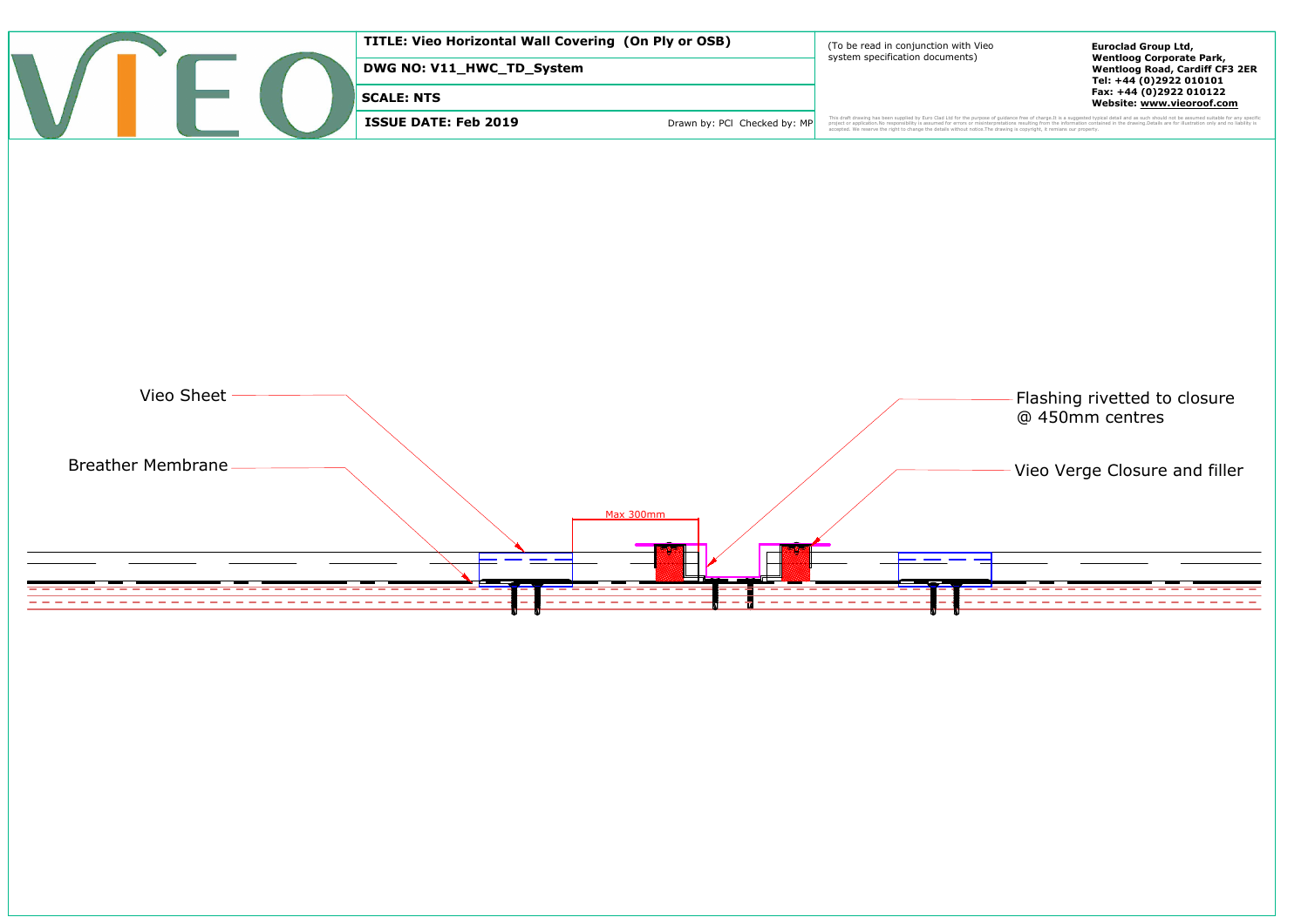

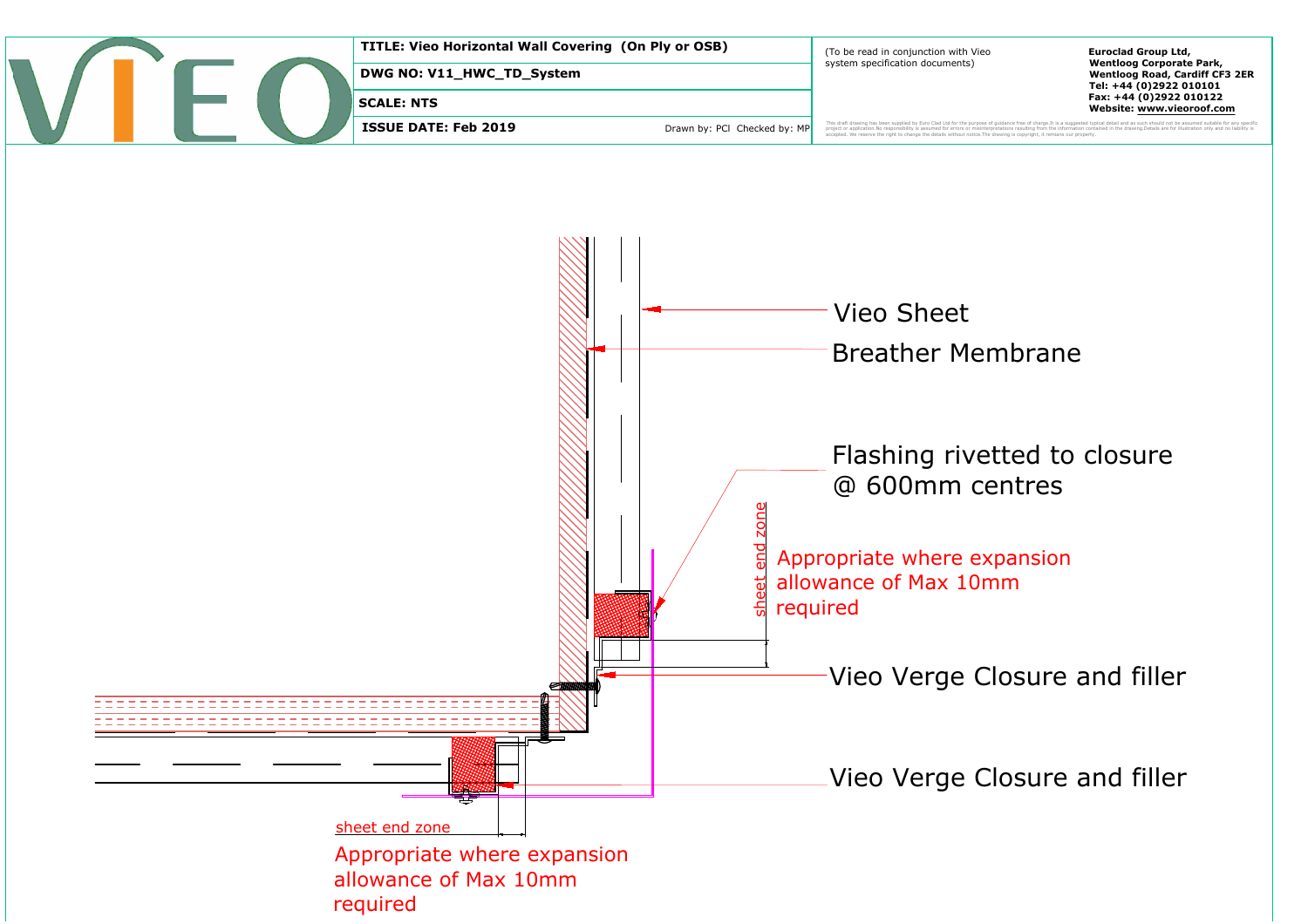┣╾

D\_System<br>
Drawn by: PCI Checked by: MP<br>
At gable ends it is normally necessary to use **Example 20 Prawn by: PCI Checked by: MP**<br> **Record of the cut sheets with bespoke length fillers**<br> **Record of the cut sheets with bespoke length fillers**<br>
and closure sections. In some cases it may be At gable ends it is normally necessary to use<br>rake cut sheets with bespoke length fillers<br>and closure sections. In some cases it may b<br>possible to detail tapered sheets or flashings. -Vieo Verge Closure<br>-<br>Vieo Sheet SCALE: NTS<br>
ISSUE DATE: Feb 2019<br>
Flashing as drip under roof<br>
or dressed over as verge<br>
Take cut sheets with<br>
Vieo Verge Closure<br>
Vieo Verge Closure<br>
Vieo Sheet<br>
Vieo rake cut sheet<br>
Breather Membrane TITLE Viso Heritonial Wall Covering (on PH or OSB)<br>
DWG NO-VI1\_HWC\_TD\_System<br>
SKALE NTS<br>
SSUE DATE: Feb 2019<br>
Towns: NO Counter on Counter or<br>
The Vision of Covering Counter of Counter of<br>
The Viso Counter of Covering Coun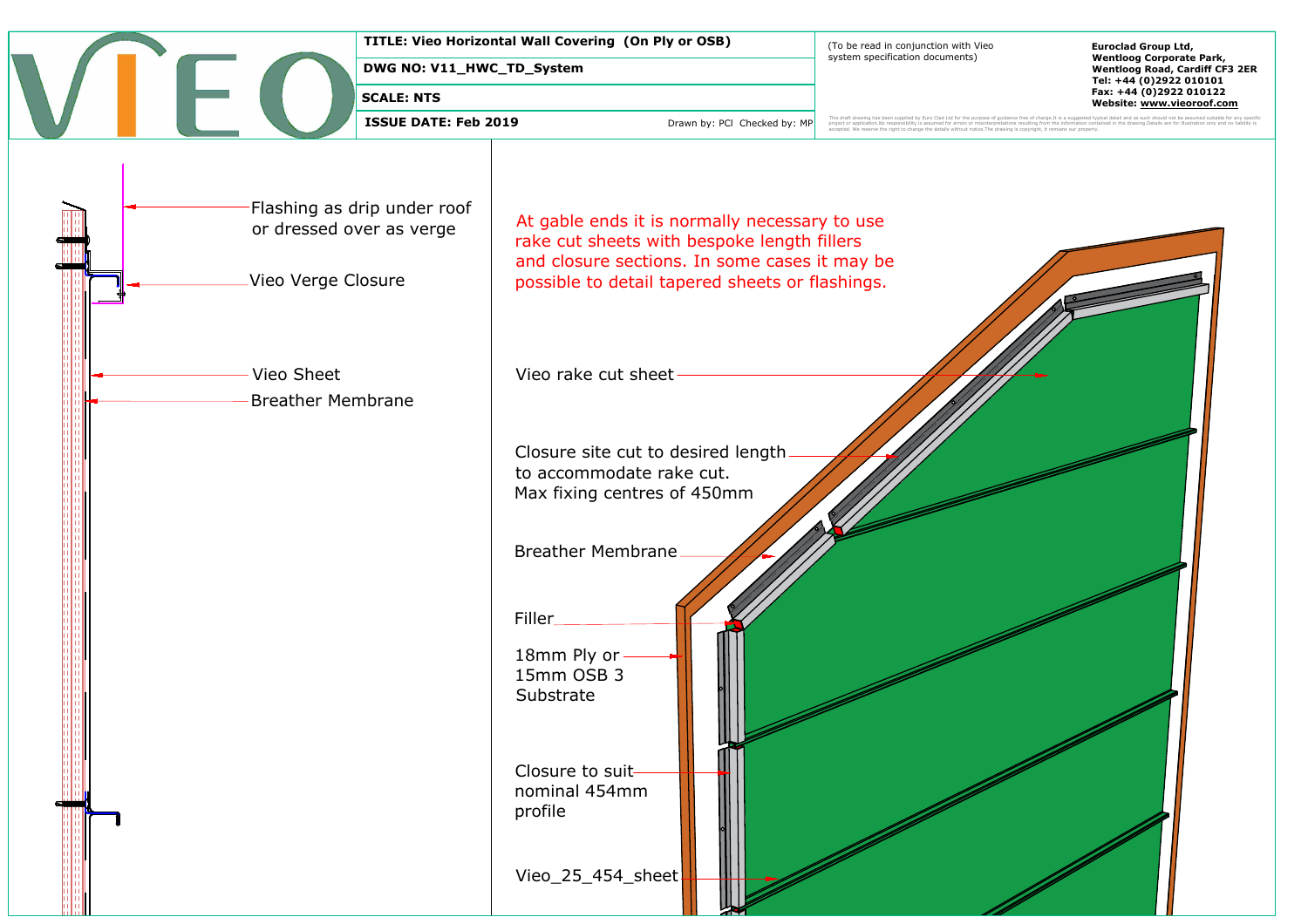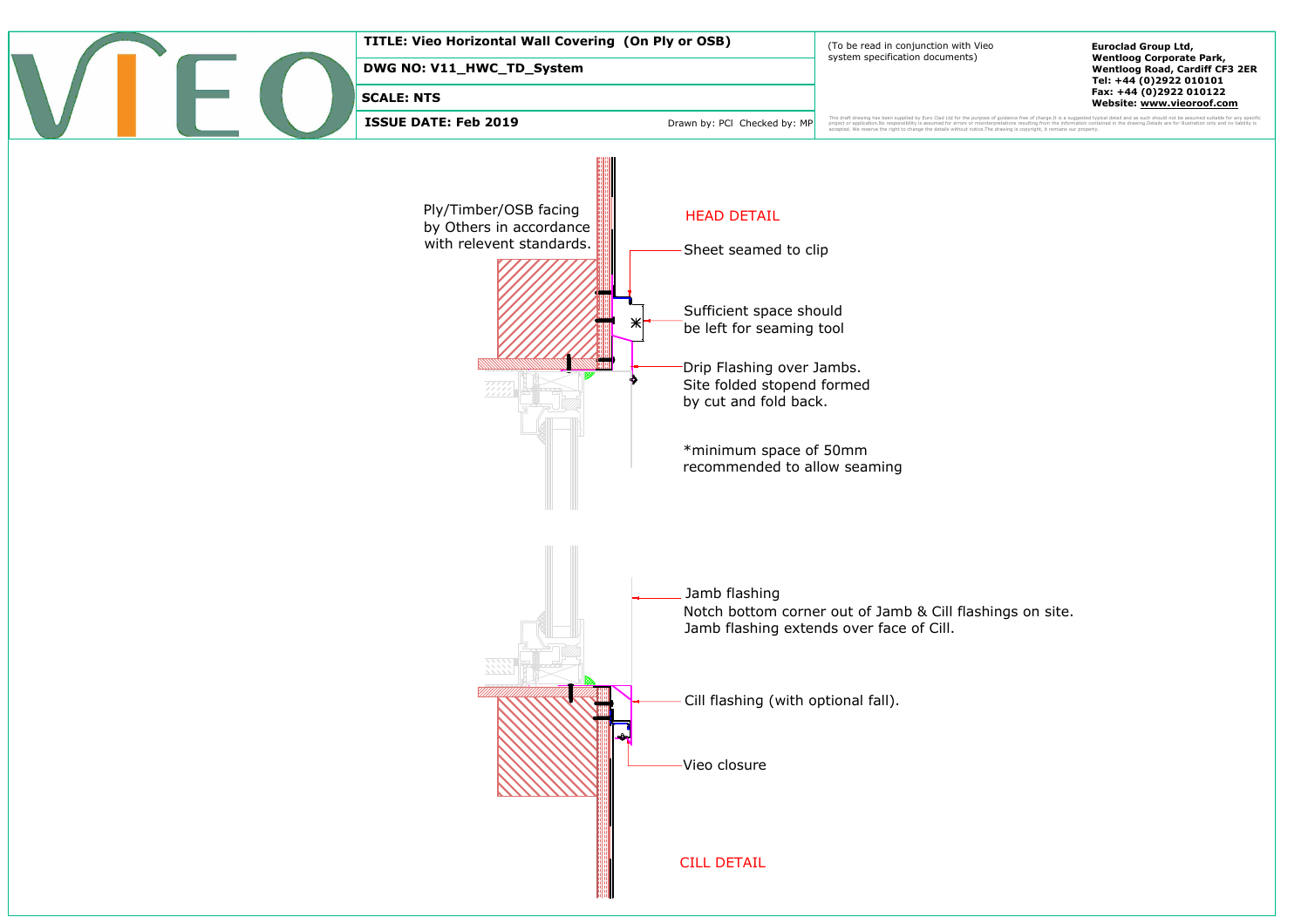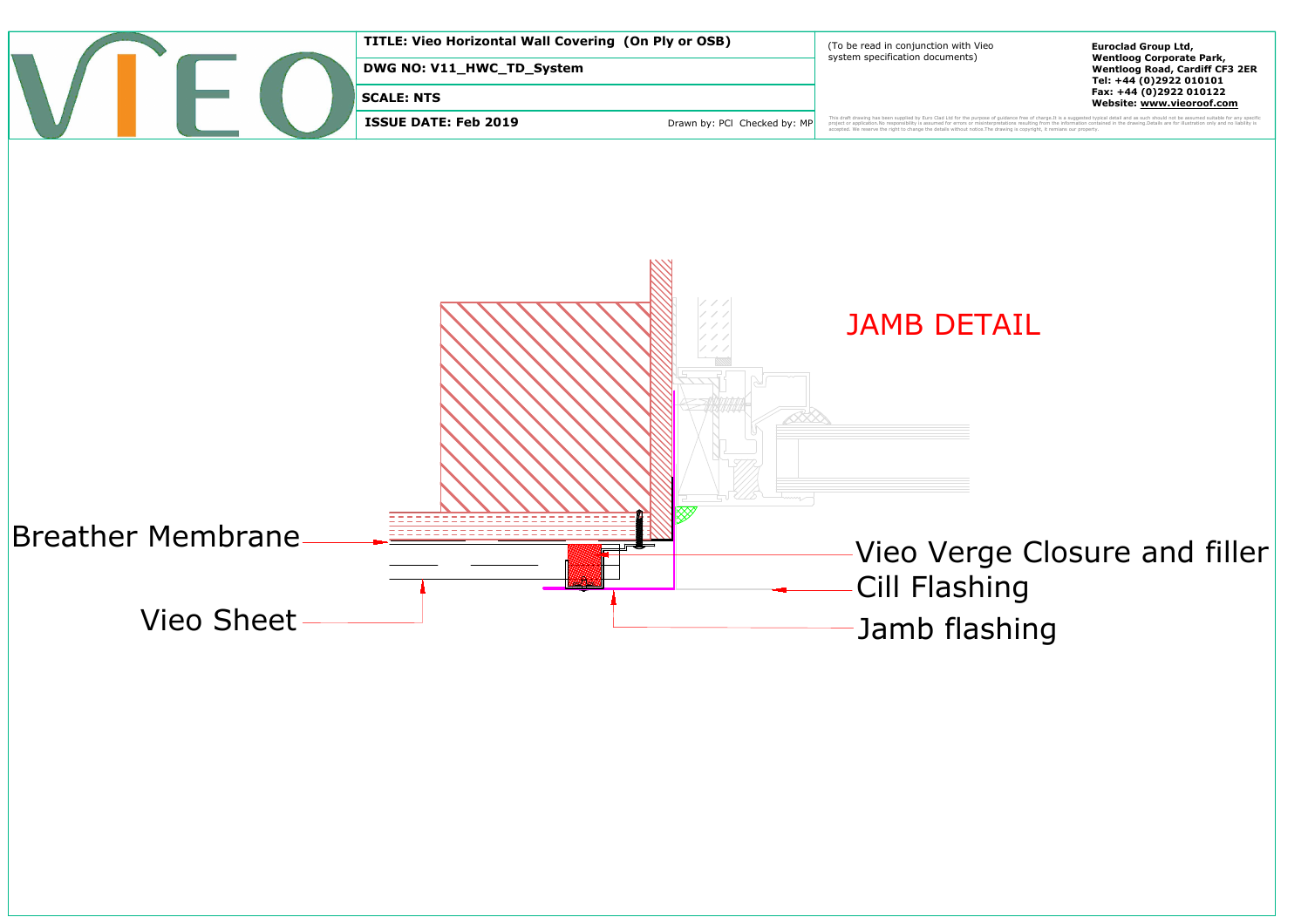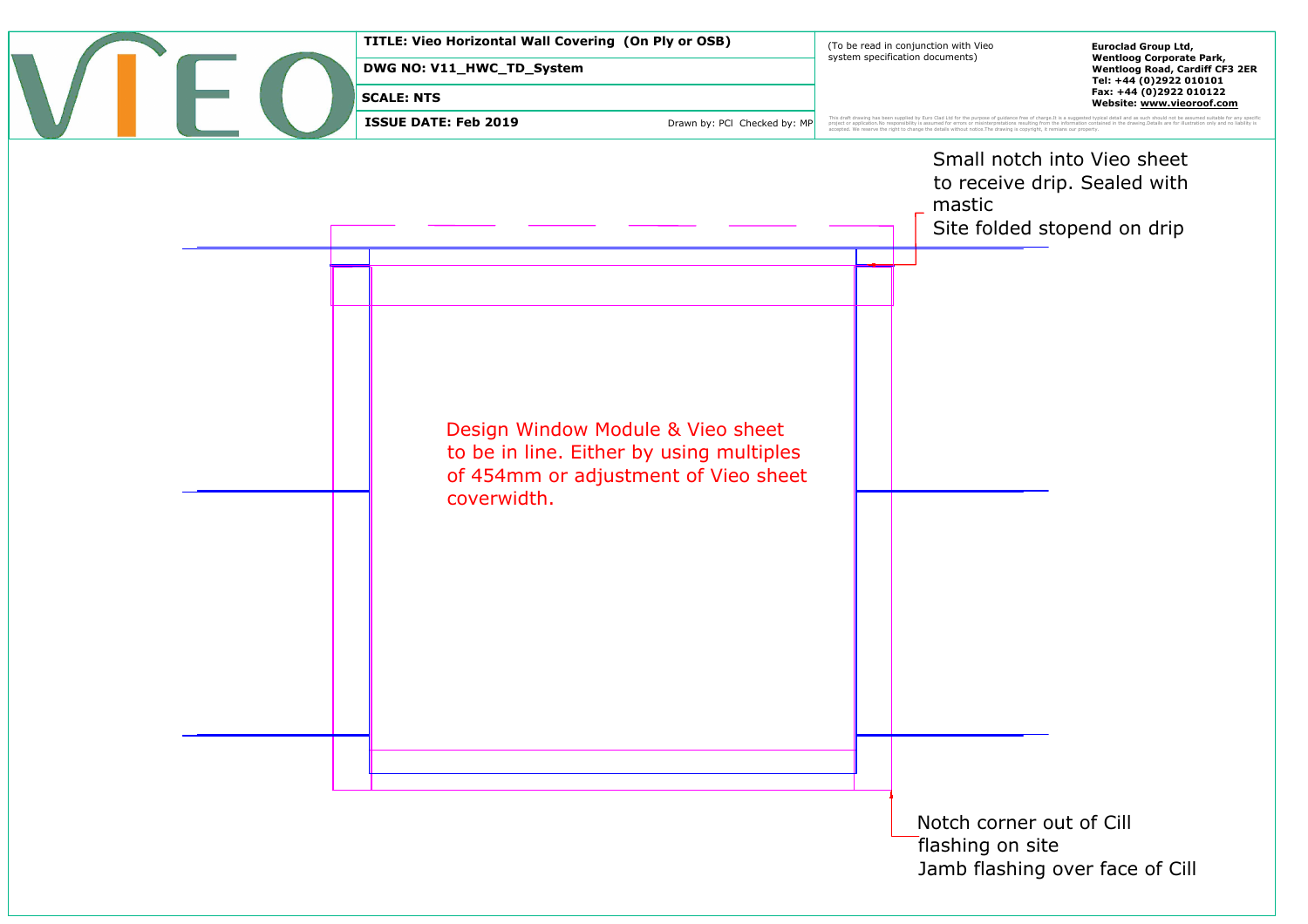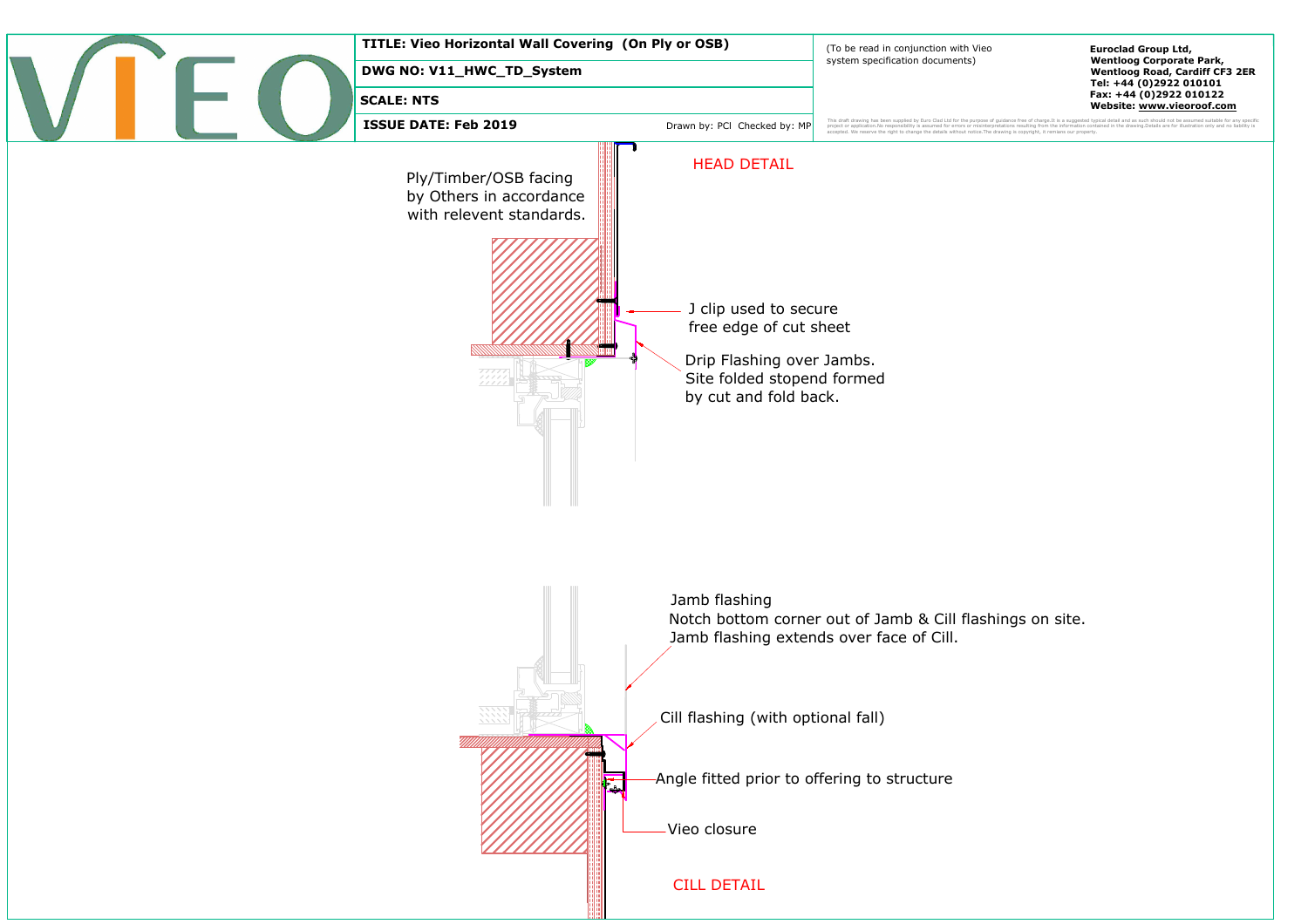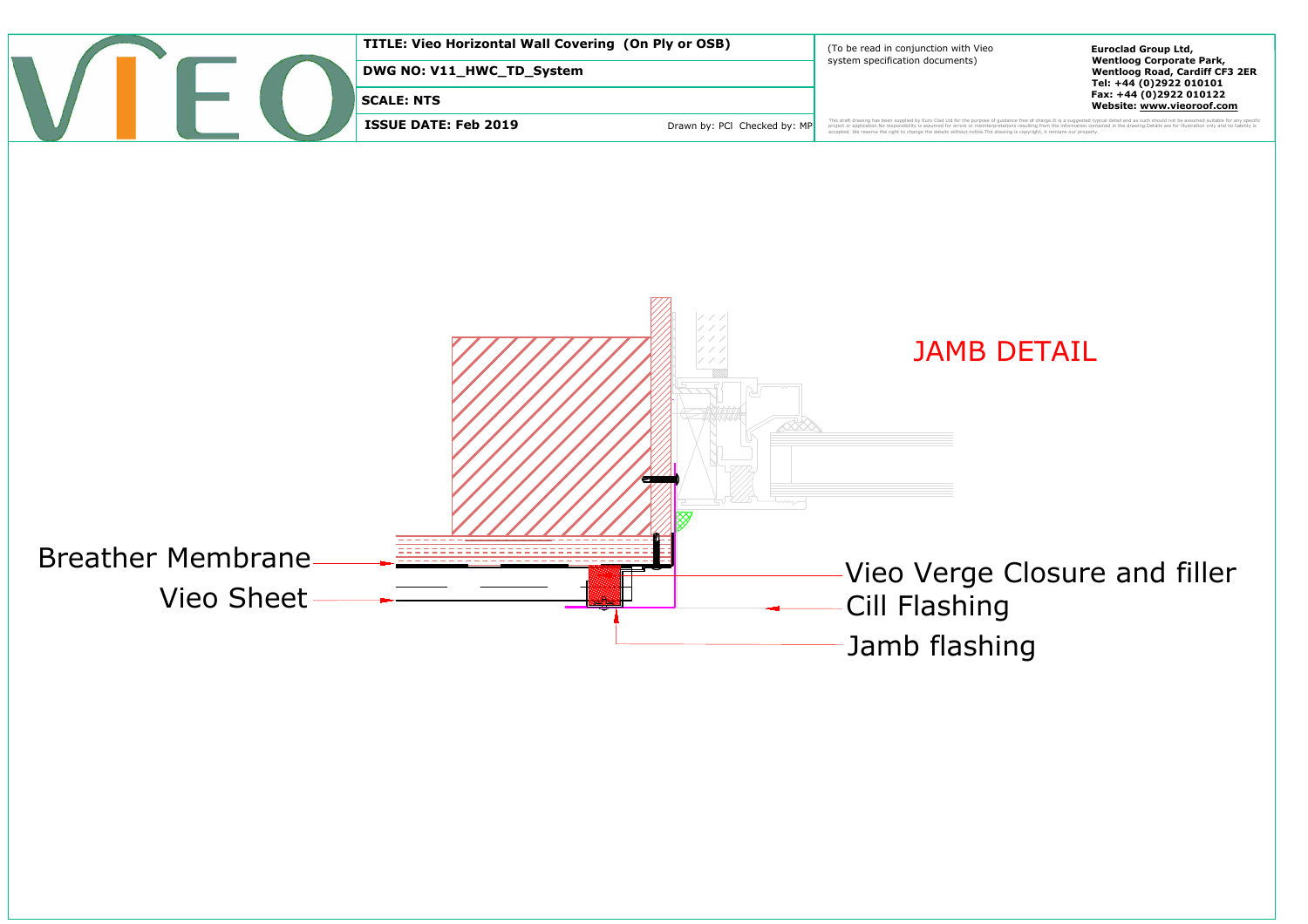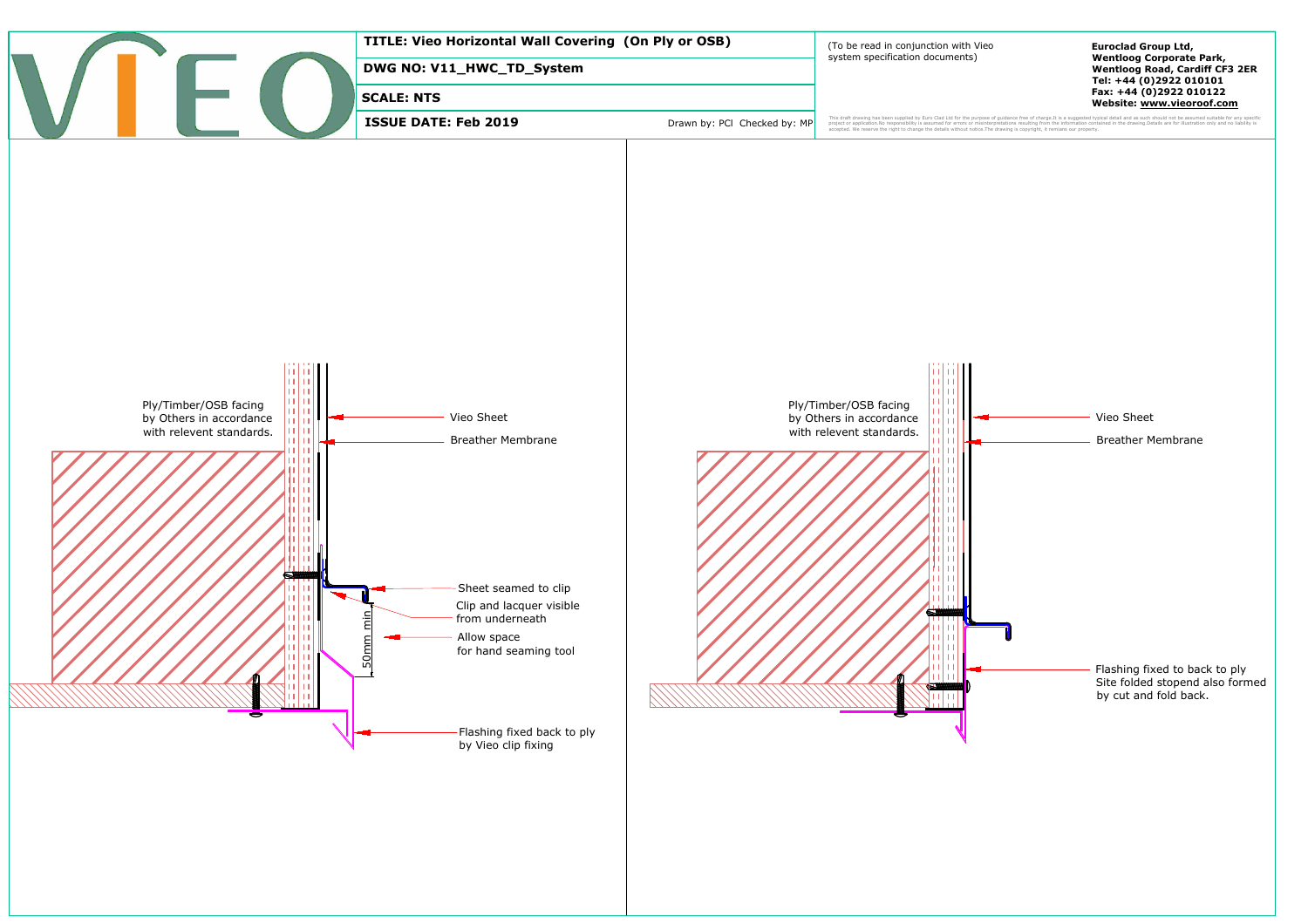